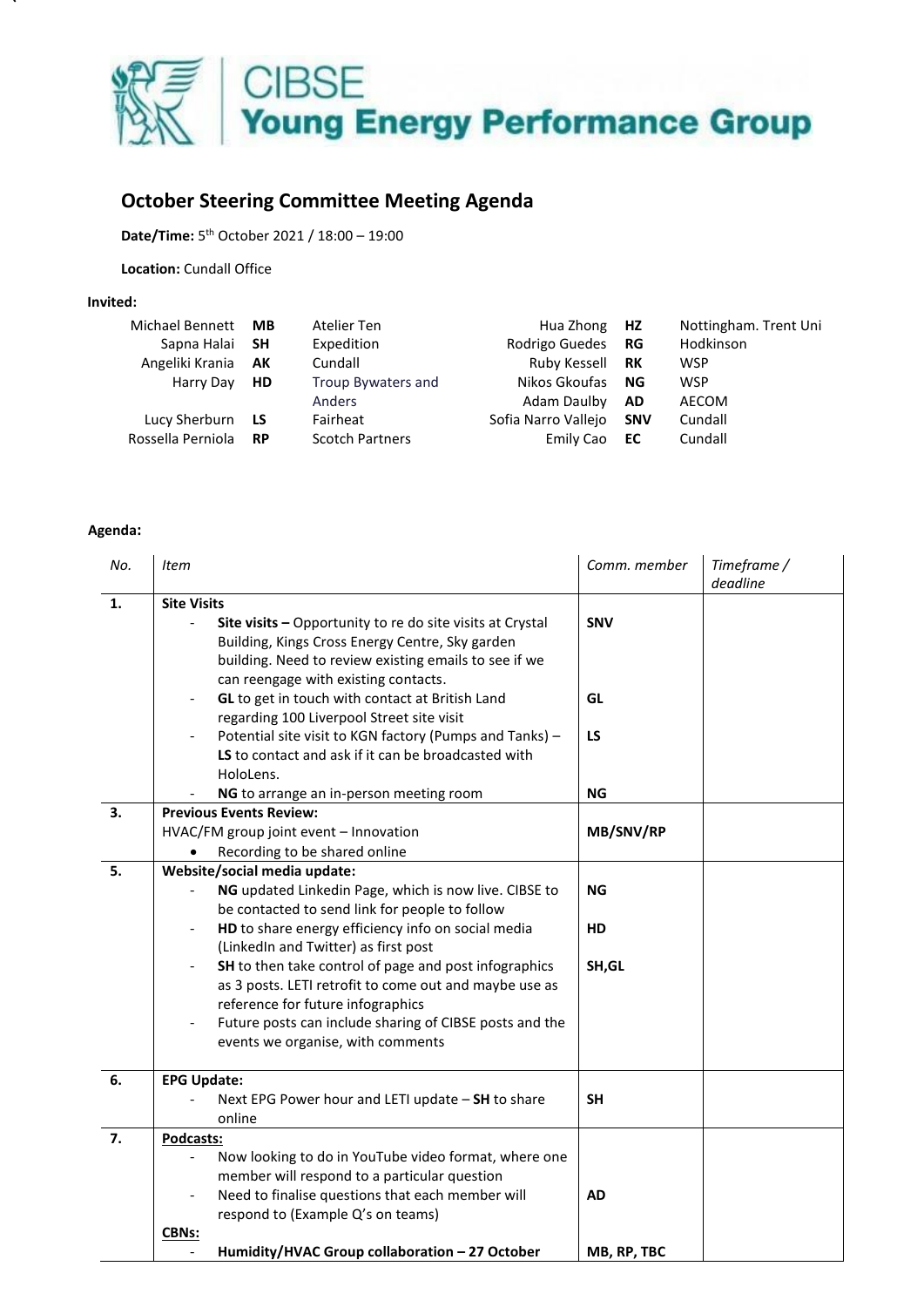| No. | <b>Item</b>                                                                                                                                                                 | Comm. member | Timeframe /<br>deadline |
|-----|-----------------------------------------------------------------------------------------------------------------------------------------------------------------------------|--------------|-------------------------|
|     | EPG very interested in humidity control to be<br>$\circ$<br>done by us                                                                                                      |              |                         |
|     | NG attended HVAC meeting, David Blake to be<br>$\circ$<br>involved, Rosella to introduce topic "enthalpy<br>recovery" as passive measure                                    | <b>NG</b>    |                         |
|     | Short of one speaker for POE to have the "real<br>$\circ$<br>life" point of view - Short time to find<br>someone who can make it on the 27 - Nikos to<br>ask Ro and Gavin   | <b>NG</b>    |                         |
|     | Potentially another Event for Natural Ventilation /<br>Trade off between energy efficiency and air quality                                                                  | HD, TBC      |                         |
|     | To be run as a collaboration event with CIBSE<br>$\circ$<br>Natural Ventilation group                                                                                       |              |                         |
|     | C and VC of natural ventilation group keen to<br>$\circ$                                                                                                                    | HD           |                         |
|     | have event this year - Owen from Hoare Lea<br>would be happy to be in joint collaboration<br>and speaker for event: He would chair it,                                      |              |                         |
|     | someone from natvent to do introduction and                                                                                                                                 |              |                         |
|     | we'd source one other speaker. Owen to<br>source first two and then we would need a                                                                                         |              |                         |
|     | case study from an architect<br>Rosella to contact people in Elementa to see if<br>$\circ$                                                                                  | <b>RP</b>    |                         |
|     | they have contact- he would speak about item                                                                                                                                |              |                         |
|     | 1 - we need 3rd speaker regardless (mixed<br>mode and natvent) would be nice to have an                                                                                     |              |                         |
|     | architect<br>Aim to have this in November/December<br>$\circ$                                                                                                               |              |                         |
|     | Potential subtopics<br>$\circ$<br>Description of technical aspects of<br>1.                                                                                                 | HD, GL, RK   |                         |
|     | natural ventilation - pressure driven<br>airflows etc.                                                                                                                      |              |                         |
|     | Case study - Owen (Hoare Lea) to<br>2.<br>reach out to architect for White<br>collar factory (good example of                                                               |              |                         |
|     | mixed mode ventilation)<br>More forward thinking regarding<br>3.                                                                                                            | HD           |                         |
|     | mixed mode and natural ventilation<br>EC to consider future similar topic related to<br>$\circ$                                                                             | EC           |                         |
|     | natvent and acoustics                                                                                                                                                       |              |                         |
|     | <b>CBN</b> - Sustainability certifications and Net Zero<br>Potential sub topics/Speakers<br>$\circ$                                                                         | GL           |                         |
|     | Present all current sustainability<br>1.<br>credentials (BREEAM, LEED,<br>WELLand maybe touch on<br>NABERS/DFP?) - SNV/AK contact at                                        | AK, SNV      |                         |
|     | Cundall (Kavita Kumari) has<br>confirmed.                                                                                                                                   |              |                         |
|     | How can these ratings contribute<br>2.<br>towards net zero, do they need to<br>change to enable this? - HD to get in<br>touch with BRE to find speaker or<br>contact Esther | HD, TBC      |                         |
|     | NABERS/DfP - GL to contact Jen to<br>3.<br>understand best way to approach<br>this subtopic (avoid repeating<br>content of other NABERS webinars)                           | GL           |                         |
|     | Look carry out in December 2021 if possible<br>$\circ$                                                                                                                      |              |                         |